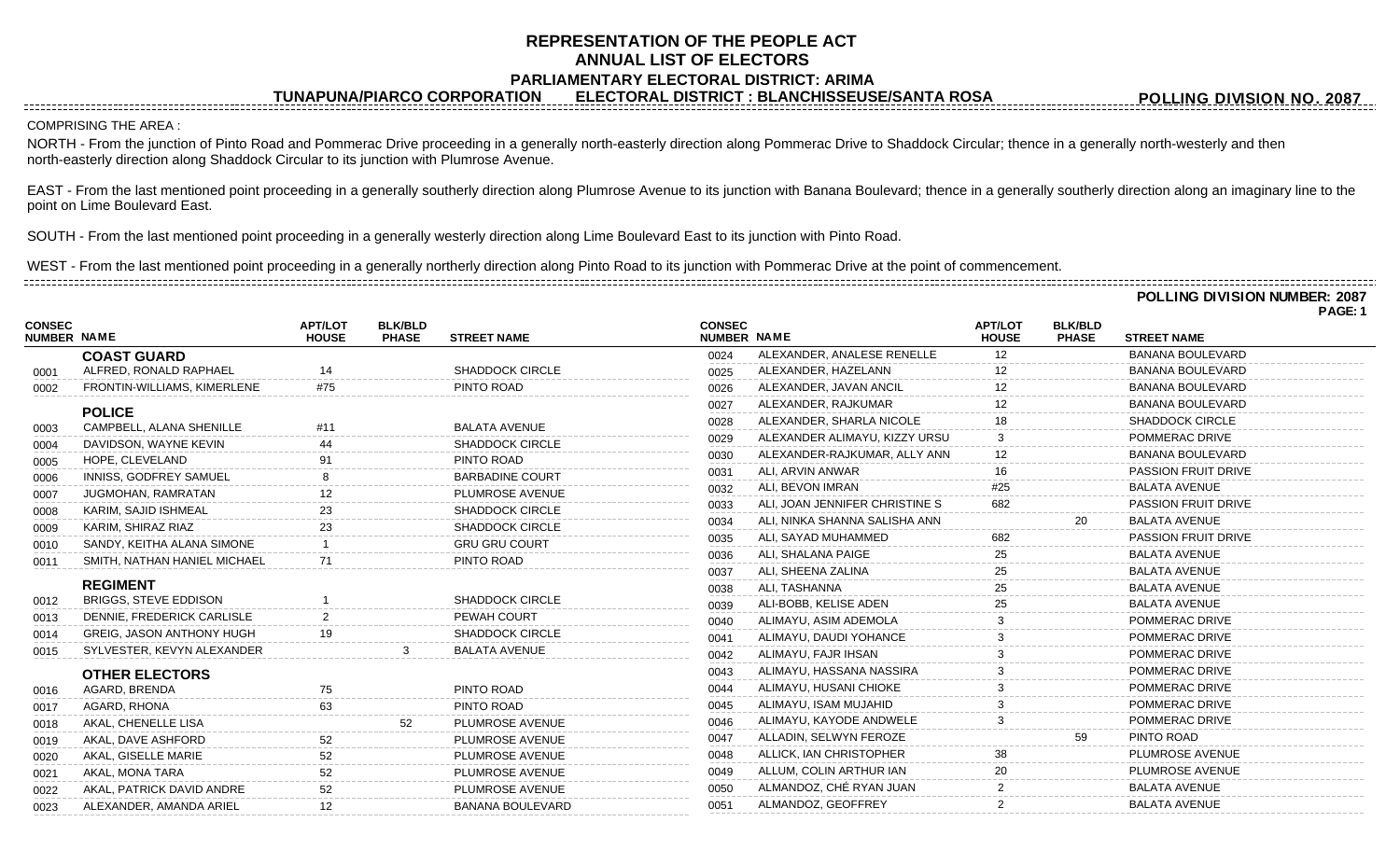| CONSEC             |                                   | <b>APT/LOT</b> | <b>BLK/BLD</b> |                        | <b>CONSEC</b> |                                | <b>APT/LOT</b> | <b>BLK/BLD</b> |                            | <b>PAGE: 2</b> |
|--------------------|-----------------------------------|----------------|----------------|------------------------|---------------|--------------------------------|----------------|----------------|----------------------------|----------------|
| <b>NUMBER NAME</b> |                                   | <b>HOUSE</b>   | <b>PHASE</b>   | <b>STREET NAME</b>     | NUMBER NAME   |                                | <b>HOUSE</b>   | <b>PHASE</b>   | <b>STREET NAME</b>         |                |
| 0052               | ALMANDOZ. WRENADA JADE C          | #2             |                | <b>BALATA AVENUE</b>   | 0096          | <b>BOUSIGNAC, PAUL PETER</b>   | 39             |                | <b>SHADDOCK CIRCLE</b>     |                |
| 0053               | AMEERALI, DAVID MICHAEL           | 14             |                | <b>BALATA AVENUE</b>   | 0097          | BOUSIGNAC, PIERRE AUGUSTINE    | 39             |                | <b>SHADDOCK CIRCLE</b>     |                |
| 0054               | ANDREWS, BEVERLY                  | 10             |                | BANANA BOULEVARD       | 0098          | BOWEN, SHAWN YAPHETT ST CLAIF  | 15             |                | <b>PASSION FRUIT DRIVE</b> |                |
| 0055               | ANDREWS, INGRID DIANE             | 10             |                | BANANA BOULEVARD       | 0099          | <b>BRIGGS, SARAH</b>           |                |                | <b>SHADDOCK CIRCLE</b>     |                |
| 0056               | ANDREWS, PAMELA                   | 10             |                | BANANA BOULEVARD       | 0100          | <b>BRIGGS, STEVE IVOR</b>      |                |                | <b>SHADDOCK CIRCLE</b>     |                |
| 0057               | ASSEE, CANDICE KELLY B            |                |                | <b>BALATA AVENUE</b>   | 0101          | BROWN, JAEDON AZARIAUS JAYVA   |                |                | <b>SHADDOCK CIRCLE</b>     |                |
| 0058               | ASSEE, MARCUS MARTIN F            |                |                | <b>BALATA AVENUE</b>   | 0102          | CACHIE, CARROL                 |                |                | <b>BALATA AVENUE</b>       |                |
| 0059               | ASSEE, YVONNE                     |                |                | <b>BALATA AVENUE</b>   | 0103          | CACHIE, MASITA LOUISA          |                |                | <b>BALATA AVENUE</b>       |                |
| 0060               | ATWELL, DEBRA MARCIA              |                |                | PEWAH COURT            | 0104          | CAINES, MICHAEL                |                |                | PEWAH COURT                |                |
| 0061               | AUGUSTE, GREGORY                  | 44             |                | <b>SHADDOCK CIRCLE</b> | 0105          | CALDON, SHERRYANN CRYSTAL      |                |                | POMMERAC DRIVE             |                |
| 0062               | <b>BABWAH, ENRIQUE</b>            | 19             |                | <b>BALATA AVENUE</b>   | 0106          | CAMPBELL, KARENE RAE DOMINIQU  | 24             |                | <b>SHADDOCK CIRCLE</b>     |                |
| 0063               | BABWAH, HENRY                     | 19             |                | <b>BALATA AVENUE</b>   | 0107          | CANTERBURY, RYAN ST CLAIR      |                | 1122           | <b>BALATA AVENUE</b>       |                |
| 0064               | BAILEY, LOVÉ ROWEN REBECCA        | 8              |                | PLUMROSE AVENUE        | 0108          | CANTERBURY, SCHERLLANE TOYA    | 1122           |                | <b>BALATA AVENUE</b>       |                |
| 0065               | BAKSH, GEMMA JUSTINA              |                | 48             | <b>SHADDOCK CIRCLE</b> | 0109          | CANTERBURY, ST CLAIR ANDREW    | 1122           |                | <b>BALATA AVENUE</b>       |                |
| 0066               | BAKSH, HIBZA JENNIFER             | 6              |                | PLUMROSE AVENUE        | 0110          | CARMONA, DEBRA ISIDORA         | 28             |                | PLUMROSE AVENUE            |                |
| 0067               | BAKSH, JANISSA ISHA               | #48            |                | <b>SHADDOCK CIRCLE</b> | 0111          | CARRINGTON, ALISON JESTINA     | 73             | LP 20          | PINTO ROAD                 |                |
| 0068               | <b>BANNISTER, ERNIE JEFFERSON</b> | 52             |                | SHADDOCK CIRCLE        | 0112          | CARRINGTON, CLYDE ANTHONY      | 73             |                | PINTO ROAD                 |                |
| 0069               | BASCOMBE, CARLA GEMMA             |                |                | <b>SHADDOCK CIRCLE</b> | 0113          | CASTILLO-MOOTIE, GENEVIEVE C   | 14             |                | <b>PASSION FRUIT DRIVE</b> |                |
| 0070               | BASCOMBE, EDRIC MORRISON          | #4             |                | <b>SHADDOCK CIRCLE</b> | 0114          | CHARLES, BERESFORD RUTHVEN     | 978            |                | PLUMROSE AVENUE            |                |
| 0071               | BASDEO, LEAH SAVITRIE             | 41             |                | SHADDOCK CIRCLE        | 0115          | <b>CHARLES, CALVERT</b>        | 42             |                | SHADDOCK CIRCLE            |                |
| 0072               | BASSAW, DAVID                     | 24             |                | PLUMROSE AVENUE        | 0116          | CHARLES, JULIANA THERESA       | 50             |                | SHADDOCK CIRCLE            |                |
| 0073               | BECKLES, LIONEL ADRIAN            | 37             |                | <b>SHADDOCK CIRCLE</b> | 0117          | CHARLES, KIRTON BERESFORD      | 978            |                | <b>PLUMROSE AVENUE</b>     |                |
| 0074               | BENJAMIN, BERNADETTE              | 9              |                | <b>SHADDOCK CIRCLE</b> | 0118          | CHARLES, LOUISE WAVENIE        | 20             |                | PLUMROSE AVENUE            |                |
| 0075               | BENJAMIN-JEREMIAH, CARLA NADIN    |                |                | SHADDOCK CIRCLE        | 0119          | CHARLES, NICKASHA LISTRA       | 55             |                | PINTO ROAD                 |                |
| 0076               | BENNETT, DORMA                    |                |                | PEWAH COURT            | 0120          | CHARLES, ROSANELLA VICTORIA    | 55             |                | PINTO ROAD                 |                |
| 0077               | BENNETT, WAYNE                    | 2              |                | PEWAH COURT            | 0121          | CHARLES-GEORGE, NICKEISHA KIM  | 42             |                | <b>SHADDOCK CIRCLE</b>     |                |
| 0078               | BERNARD, DARCEL BARBARA           | 18             |                | PLUMROSE AVENUE        | 0122          | CHARLES-JONES, KRISTIN CHELSE. | 50             |                | <b>SHADDOCK CIRCLE</b>     |                |
| 0079               | BERNARD, DEBORAH                  | 18             |                | PLUMROSE AVENUE        | 0123          | CHERRIE, JENELLE CLAIRE        | 83             |                | PINTO ROAD                 |                |
| 0080               | BERNARD, RUDOLPH                  |                | 18             | PLUMROSE AVENUE        | 0124          | CHERRIE, MERLE MARGARET        | 83             |                | PINTO ROAD                 |                |
| 0081               | BEST, ALLAN                       | 57             |                | PINTO ROAD             | 0125          | CHERRIE, SIMONE MICHELLE K     | 83             |                | PINTO ROAD                 |                |
| 0082               | BEST, ANIKA INGA                  | 57             |                | PINTO ROAD             | 0126          | <b>CLARKE, CHERISE ASHA</b>    |                |                | PEWAH COURT                |                |
| 0083               | BEST, AYANNA KAFI                 | 57             |                | PINTO ROAD             | 0127          | <b>CLARKE, LYNETTE</b>         |                |                | PEWAH COURT                |                |
| 0084               | BEST, CELISSE CHLOE KRISTEN       | #48            |                | PLUMROSE AVENUE        | 0128          | CLEVELAND, CARYL BENEDICT      | 21             |                | <b>BALATA AVENUE</b>       |                |
| 0085               | BIDAISEE-BASSAW, SUSAN G S        | 24             |                | PLUMROSE AVENUE        | 0129          | CLEVELAND, CHRISTIAN COURTNEY  | 21             |                | <b>BALATA AVENUE</b>       |                |
| 0086               | BLACKMAN, BJORN ANDI A N          |                | 43             | PLUMROSE AVENUE        | 0130          | CLEVELAND, CHRISTOFF GABRIEL   | 21             |                | <b>BALATA AVENUE</b>       |                |
| 0087               | BLACKMAN, CAMILLE                 | 43             |                | PLUMROSE AVENUE        | 0131          | CLEVELAND, CLISHA CHRISTINE    | 21             |                | <b>BALATA AVENUE</b>       |                |
| 0088               | BLAKE, CHEVON MATTHEW             | 38             |                | PLUMROSE AVENUE        | 0132          | CLEVELAND, COURTNEY DEXTER     | 21             |                | <b>BALATA AVENUE</b>       |                |
| 0089               | <b>BLAKE, LOUIS NICHOLAS</b>      | 38             |                | PLUMROSE AVENUE        | 0133          | COLLIER, BASIL GERALD HADRIAN  | #2             |                | PASSION FRUIT DRIVE        |                |
| 0090               | BLAKE-ALLICK, KELENE ADANNA C     | 38             |                | PLUMROSE AVENUE        | 0134          | COLLIER, MARIA EMMA            |                |                | <b>PASSION FRUIT DRIVE</b> |                |
| 0091               | BODDEN, JANICE CLOTHIER           | #56            |                | <b>SHADDOCK CIRCLE</b> | 0135          | COLLIER, MICHAEL DESMOND       |                |                | <b>PASSION FRUIT DRIVE</b> |                |
| 0092               | BOODOO, HERMAN                    | 12             |                | <b>BARBADINE COURT</b> | 0136          | <b>COLLIER, RICARDO GERARD</b> |                |                | PASSION FRUIT DRIVE        |                |
| 0093               | BOODOO, JOELLE                    | 12             |                | <b>BARBADINE COURT</b> | 0137          | COOK, KAMILAH JAMILA MARY      | 69             |                | PINTO ROAD                 |                |
| 0094               | BOUSIGNAC, CHRISTA DAWNN JUST     | 39             |                | <b>SHADDOCK CIRCLE</b> | 0138          | COOPER, JANNISS ELVIRA         | 69             |                | PINTO ROAD                 |                |
| 0095               | BOUSIGNAC, CHRISTIAN LUKE         |                | 39             | <b>SHADDOCK CIRCLE</b> | 0139          | COOPER, KAREEM KHALID VIVIEN   | 69             |                | PINTO ROAD                 |                |
|                    |                                   |                |                |                        |               |                                |                |                |                            |                |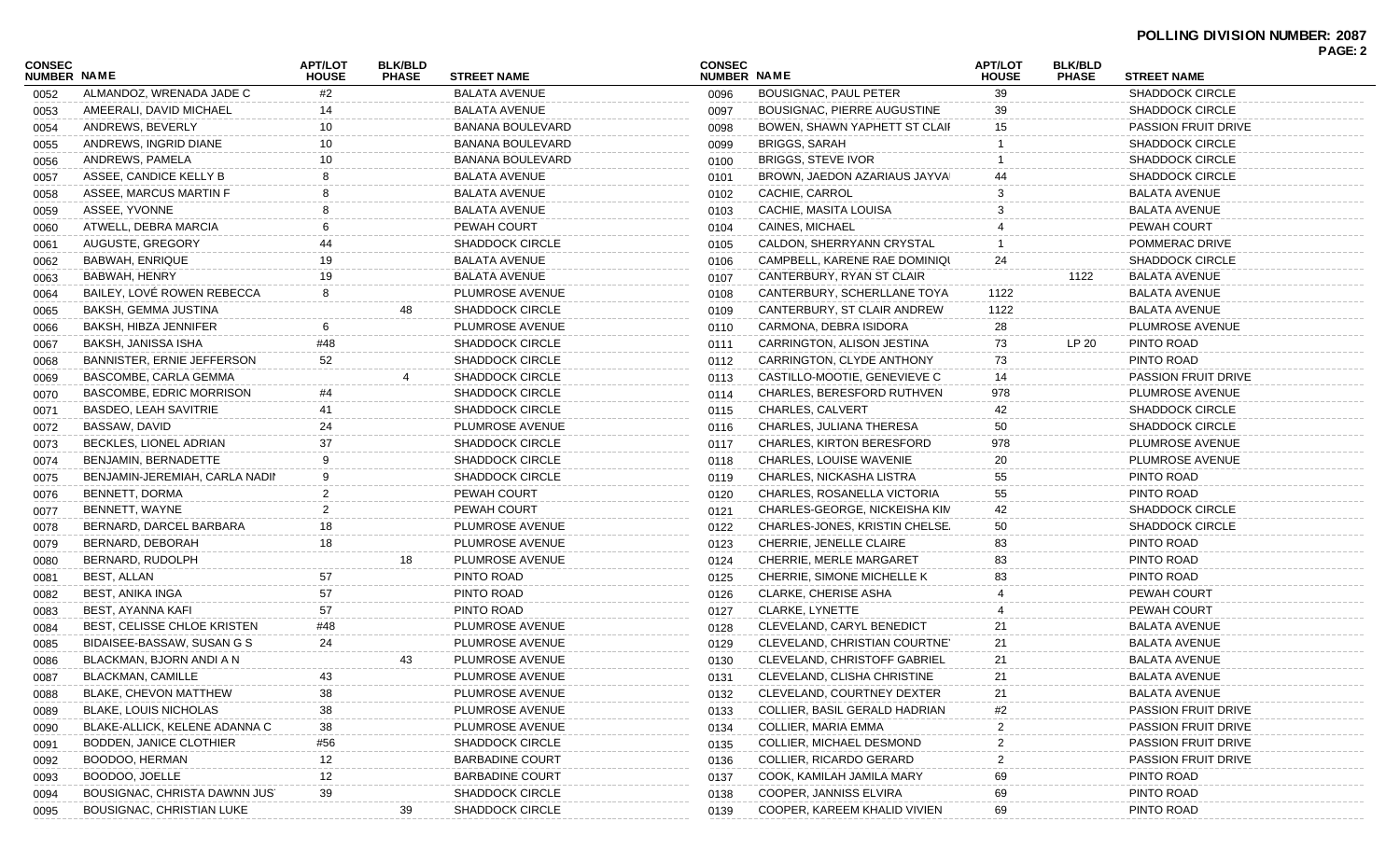|                              |                                   |                                                                  |     |                                                    |      |                                    |                                |                                |                            | PAGE: 3 |
|------------------------------|-----------------------------------|------------------------------------------------------------------|-----|----------------------------------------------------|------|------------------------------------|--------------------------------|--------------------------------|----------------------------|---------|
| CONSEC<br><b>NUMBER NAME</b> |                                   | <b>APT/LOT</b><br><b>BLK/BLD</b><br><b>HOUSE</b><br><b>PHASE</b> |     | <b>CONSEC</b><br>NUMBER NAME<br><b>STREET NAME</b> |      |                                    | <b>APT/LOT</b><br><b>HOUSE</b> | <b>BLK/BLD</b><br><b>PHASE</b> | <b>STREET NAME</b>         |         |
| 0140                         | COOPER-BAPTISTE, NNEKA ISHA H     | 69                                                               |     | PINTO ROAD                                         | 0184 | EUSTACE, DANAE NADIA               | 6                              |                                | <b>BARBADINE COURT</b>     |         |
| 0141                         | CORBAN-SMITH, ALICIA PHILIPPA     | 71                                                               |     | PINTO ROAD                                         | 0185 | FERMIN, ANN MARIA LEEBA            | 1124                           |                                | <b>BALATA AVENUE</b>       |         |
| 0142                         | COX, BARBARA JACQULENE J          | 10                                                               |     | <b>PEWAH COURT</b>                                 | 0186 | FERMIN, ISIAH NICKEL               | 1124                           |                                | <b>BALATA AVENUE</b>       |         |
| 0143                         | COX, GODFREY WILLARD              | 10                                                               |     | <b>PEWAH COURT</b>                                 | 0187 | FERMIN, KIESTREL DUANE LAYNE       |                                | 1124                           | <b>BALATA AVENUE</b>       |         |
| 0144                         | COX, KEINO JEFFREY                | 10                                                               |     | PEWAH COURT                                        | 0188 | FERMIN, ROGER ANTHONY              | 1124                           |                                | <b>BALATA AVENUE</b>       |         |
| 0145                         | COX, KEMBA MELISSA                | 10                                                               |     | PEWAH COURT                                        | 0189 | FLORES-EUSTACE, JANICE MARY P      | -6                             |                                | <b>BARBADINE COURT</b>     |         |
| 0146                         | <b>CROSS, LENORE</b>              | 16                                                               |     | <b>BALATA AVENUE</b>                               | 0190 | FORTUNE, BARRY CLETUS JAMES        | 17                             |                                | <b>BALATA AVENUE</b>       |         |
| 0147                         | <b>CUPIDO, CANDICE HEATHER</b>    | 14                                                               |     | PLUMROSE AVENUE                                    | 0191 | FREDERICK, SHERWAYNE YURI          |                                | 43                             | <b>SHADDOCK CIRCLE</b>     |         |
| 0148                         | CUPIDORE, BERNADETTE              | 14                                                               |     | PLUMROSE AVENUE                                    | 0192 | FRIDAY, IRVINE                     | 28                             |                                | <b>SHADDOCK CIRCLE</b>     |         |
| 0149                         | CUPIDORE, NATALIE ROSLYN          | #14                                                              |     | PLUMROSE AVENUE                                    | 0193 | FRIDAY, JEANETTE                   | 28                             |                                | <b>SHADDOCK CIRCLE</b>     |         |
| 0150                         | D'ANDRADE, RICARDO GREGORY        | 10                                                               |     | PLUMROSE AVENUE                                    | 0194 | <b>FRIDAY, KESTON SHAKIR</b>       | 28                             |                                | <b>SHADDOCK CIRCLE</b>     |         |
| 0151                         | D'ANDRADE, SYLVANA MARIA          | 10                                                               |     | PLUMROSE AVENUE                                    | 0195 | FRIDAY, KRYSTAL TACYA              | 28                             |                                | <b>SHADDOCK CIRCLE</b>     |         |
| 0152                         | DANIEL, CLYDE                     | 32                                                               |     | PLUMROSE AVENUE                                    | 0196 | FRIDY, ANTOINETTE                  | 45                             |                                | SHADDOCK CIRCLE            |         |
| 0153                         | DASENT, SHELDON LEROY             | 3                                                                |     | <b>SHADDOCK CIRCLE</b>                             | 0197 | FRIDY, RISSA JULIETTE              | 45                             |                                | <b>SHADDOCK CIRCLE</b>     |         |
| 0154                         | DAVIS, JOANNE                     | 54                                                               |     | <b>SHADDOCK CIRCLE</b>                             | 0198 | GABRIEL, JERAHMEEL BERGIS          | 54                             |                                | <b>SHADDOCK CIRCLE</b>     |         |
| 0155                         | DAVIS, LOIS SYLVIA                | 10                                                               |     | <b>BALATA AVENUE</b>                               | 0199 | <b>GEORGE, INGRID SANDRA</b>       | 57                             |                                | PINTO ROAD                 |         |
| 0156                         | DE COTEAU, DALE TROY              | 55                                                               |     | PLUMROSE AVENUE                                    | 0200 | GEORGE-ANDALCIO-O'NEIL, C W S      | 51                             |                                | PINTO ROAD                 |         |
| 0157                         | DE FREITAS, ROMMEL GABRIEL        | #23                                                              |     | <b>PASSION FRUIT DRIVE</b>                         | 0201 | GIBBONS, KIMBERLY ANN              |                                |                                | <b>BARBADINE COURT</b>     |         |
| 0158                         | DE LEON. CLEOPATRA SHIRLEY        | 22                                                               |     | PLUMROSE AVENUE                                    | 0202 | GIBBS, KIERON KEANU                |                                |                                | <b>BALATA AVENUE</b>       |         |
| 0159                         | DE ROCHE-SAMUEL, DONNA MARIA      | 85                                                               |     | PINTO ROAD                                         | 0203 | GODDARD, MICHELLE ELICIA           | 58                             |                                | PLUMROSE AVENUE            |         |
| 0160                         | DENNIE, AGATHA                    | #2                                                               |     | <b>PEWAH COURT</b>                                 | 0204 | GODDARD, SILAS NATHANIEL           | 58                             |                                | PLUMROSE AVENUE            |         |
| 0161                         | DENNIE, ANDREW RAYMOND ELLIO      | $\overline{2}$                                                   |     | PEWAH COURT                                        | 0205 | GODDARD-QUILDON, VIVIEN ESME       | 26                             |                                | PLUMROSE AVENUE            |         |
| 0162                         | DENNIE, CLAYTON MICHAEL A         | 2                                                                |     | PEWAH COURT                                        | 0206 | GONASH-ALI, MARVA                  | 25                             |                                | <b>BALATA AVENUE</b>       |         |
| 0163                         | DEVONISH, KAIANDE PHILLANA P      | #10                                                              |     | BANANA BOULEVARD                                   | 0207 | GOODING, ROXANNE ONIKA             | 20                             |                                | PLUMROSE AVENUE            |         |
| 0164                         | DEVONISH, YOHANCE DION            | 10                                                               |     | <b>BANANA BOULEVARD</b>                            | 0208 | GOUVEIA, ANDREW                    | 16                             |                                | <b>SHADDOCK CIRCLE</b>     |         |
| 0165                         | DHANOOLAL-LE GENDRE, CAROLA       |                                                                  |     | <b>SHADDOCK CIRCLE</b>                             | 0209 | GRANADO, CHRYSTAL ALLENA           | 23                             |                                | <b>BALATA AVENUE</b>       |         |
| 0166                         | DOLLY, CINDY NICOLE               |                                                                  |     | <b>PEWAH COURT</b>                                 | 0210 | <b>GRANT, DEXTER EDROY</b>         | 11                             |                                | <b>PASSION FRUIT DRIVE</b> |         |
| 0167                         | DOLLY, FRANCIS                    |                                                                  |     | PEWAH COURT                                        | 0211 | GRANT, LILIAN                      | 11                             |                                | <b>PASSION FRUIT DRIVE</b> |         |
| 0168                         | DORNER, BRENT PETER IRVIN         | 28                                                               |     | <b>SHADDOCK CIRCLE</b>                             | 0212 | <b>GRANT, SAMUEL</b>               | 22                             |                                | <b>BALATA AVENUE</b>       |         |
| 0169                         | DOUGHLIN, NISHA JULYANNA          | 15                                                               |     | <b>BARBADINE COURT</b>                             | 0213 | <b>GRANT-LAKHAN, KAREN VONETTA</b> | 11                             |                                | <b>PASSION FRUIT DRIVE</b> |         |
| 0170                         | DOUGHLIN, PATRICIA                | 15                                                               |     | <b>BARBADINE COURT</b>                             | 0214 | <b>GRANT-SELF, MARY ELSA</b>       | 27                             |                                | <b>SHADDOCK CIRCLE</b>     |         |
| 0171                         | DOUGHLIN, TAMIKO SAMANTHA         | 15                                                               |     | <b>BARBADINE COURT</b>                             | 0215 | <b>GREAVES, ELIZABETH</b>          | 16                             |                                | PLUMROSE AVENUE            |         |
| 0172                         | DOUGLAS, JERMAINE CHELSEA         | 51                                                               |     | PINTO ROAD                                         | 0216 | <b>GREAVES, GIZELLE MARISSA</b>    | 16                             |                                | PLUMROSE AVENUE            |         |
| 0173                         | DOUGLAS, SHIMIERE BRITTNEY S      | 51                                                               |     | PINTO ROAD                                         | 0217 | <b>GREAVES, KEITH MAURICE</b>      | 16                             |                                | PLUMROSE AVENUE            |         |
| 0174                         | DOUGLAS, SHIRLEY JEAN             | 51                                                               |     | PINTO ROAD                                         | 0218 | <b>GREAVES, KRISTON MARK</b>       | 16                             |                                | PLUMROSE AVENUE            |         |
| 0175                         | DOVER, LINCOLN AARON JALEEL M     | 77                                                               |     | PINTO ROAD                                         | 0219 | <b>GREIG, PATRICIA</b>             | 19                             |                                | <b>SHADDOCK CIRCLE</b>     |         |
| 0176                         | DURBAL, DEVAN                     |                                                                  |     | PASSION FRUIT DRIVE                                | 0220 | <b>GRIFFITH, GORDON ANTHONY</b>    | 606                            |                                | <b>BARBADINE COURT</b>     |         |
| 0177                         | EDWARDS, HEATHER DAWNE            | LOT 1122                                                         | #12 | <b>BALATA AVENUE</b>                               | 0221 | GRIFFITH, JEWEL DOMINIQUE          | #5                             |                                | <b>BARBADINE COURT</b>     |         |
| 0178                         | EDWARDS, SHEILA AUDREY            |                                                                  |     | POMMERAC DRIVE                                     | 0222 | GUERRA, MARSHA CLEMENTINE          | $\overline{2}$                 |                                | <b>PASSION FRUIT DRIVE</b> |         |
| 0179                         | <b>EMMANUEL, CAROL</b>            |                                                                  |     | PLUMROSE AVENUE                                    | 0223 | HARPER, KESTON DAVID               | 42                             |                                | PLUMROSE AVENUE            |         |
| 0180                         | EMMANUEL, WAYDE JUSTIN            |                                                                  |     | PLUMROSE AVENUE                                    | 0224 | <b>HARRIS, ALBERT</b>              |                                |                                | PEWAH COURT                |         |
| 0181                         | EMODE, CLAUDIA IVA                | 18                                                               |     | PASSION FRUIT DRIVE                                | 0225 | HARRIS, PEARL MARY THERESE         |                                |                                | PEWAH COURT                |         |
| 0182                         | EMODE, EFERI JAMELIA              | 18                                                               |     | PASSION FRUIT DRIVE                                | 0226 | HARRIS, RODNEY DAVID               |                                |                                | PEWAH COURT                |         |
| 0183                         | <b>EMODE, FREDERICK IMOHIOSEN</b> |                                                                  | 18  | PASSION FRUIT DRIVE                                | 0227 | HARRIS, RYAN SIMON                 | #1                             |                                | PEWAH COURT                |         |
|                              |                                   |                                                                  |     |                                                    |      |                                    |                                |                                |                            |         |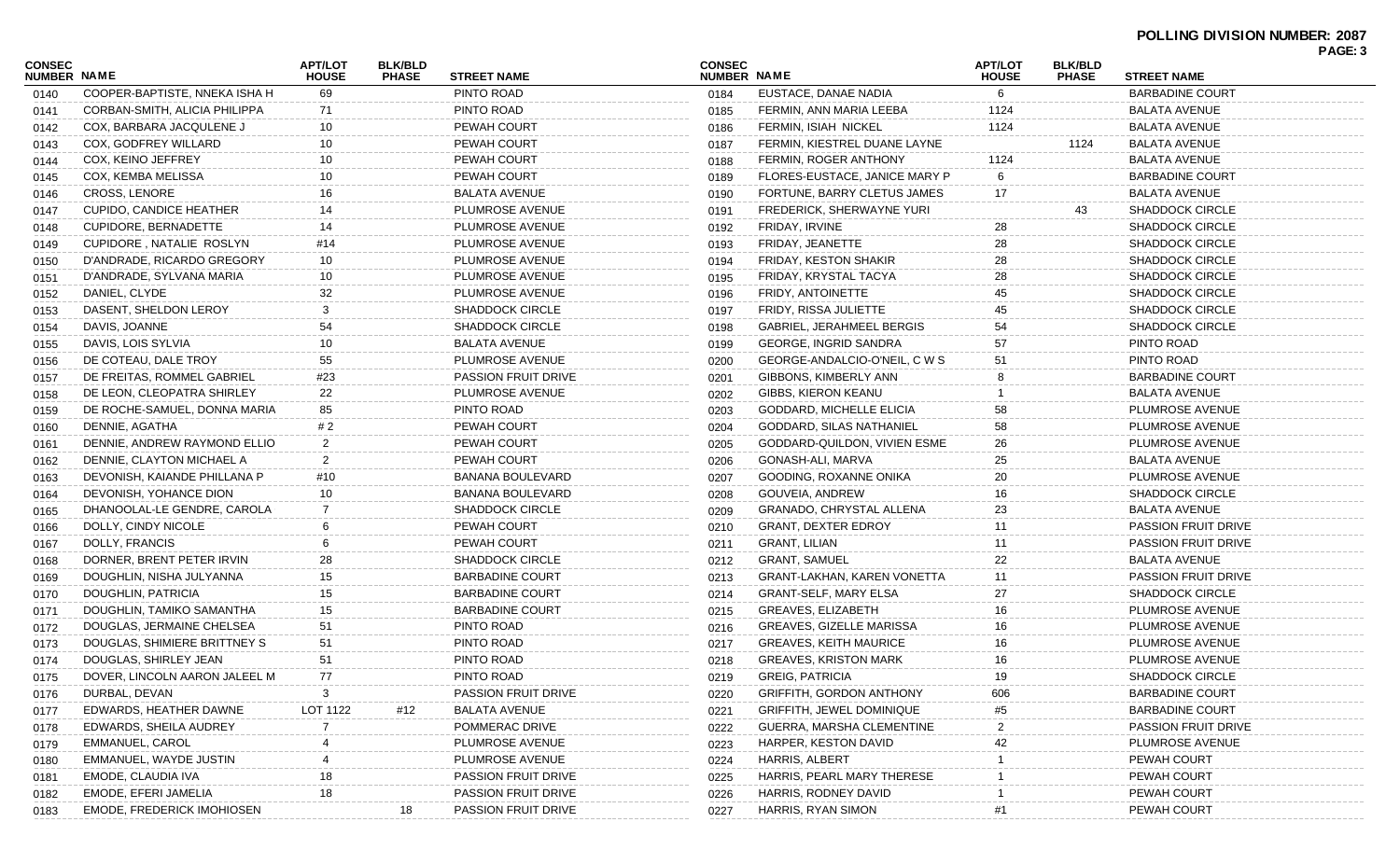|                              |                                |                                |                                |                         |                              |                                 |                                |                                |                            | PAGE: 4 |
|------------------------------|--------------------------------|--------------------------------|--------------------------------|-------------------------|------------------------------|---------------------------------|--------------------------------|--------------------------------|----------------------------|---------|
| CONSEC<br><b>NUMBER NAME</b> |                                | <b>APT/LOT</b><br><b>HOUSE</b> | <b>BLK/BLD</b><br><b>PHASE</b> | <b>STREET NAME</b>      | <b>CONSEC</b><br>NUMBER NAME |                                 | <b>APT/LOT</b><br><b>HOUSE</b> | <b>BLK/BLD</b><br><b>PHASE</b> | <b>STREET NAME</b>         |         |
| 0228                         | HARRIS, WOOLLCOMBE             | 21                             |                                | PINTO ROAD              | 0272                         | JOEFIELD, REALDA ANDORA JEAN    | 23                             |                                | <b>BALATA AVENUE</b>       |         |
| 0229                         | HARRIS-BOBB, JULIANA           |                                | 12                             | <b>BANANA BOULEVARD</b> | 0273                         | JOEL, AUGUSTUS                  | #54                            |                                | PLUMROSE AVENUE            |         |
| 0230                         | HAYE, KESTER KRIS CASSIUS      |                                |                                | <b>BANANA BOULEVARD</b> | 0274                         | JOHN, CHANDAYE                  | #34                            |                                | PLUMROSE AVENUE            |         |
| 0231                         | HAYE, KIMBERLEY KRYSTAL        | 8                              |                                | BANANA BOULEVARD        | 0275                         | JOHN, ESTHER NADIA              | 34                             |                                | PLUMROSE AVENUE            |         |
| 0232                         | HAYE, LEROY                    |                                |                                | BANANA BOULEVARD        | 0276                         | JOHN, JAHIEM ALI ANDREW         | #1                             |                                | <b>BARBADINE COURT</b>     |         |
| 0233                         | HAYE, MOLLY                    |                                |                                | BANANA BOULEVARD        | 0277                         | JOHN, JOSHUA JOSEPH             | #34                            |                                | PLUMROSE AVENUE            |         |
| 0234                         | HEE CHUNG, KEVIN DAVID         |                                |                                | <b>BANANA BOULEVARD</b> | 0278                         | JOHNSON, ELIZABETH KAREN        | 2                              |                                | <b>SHADDOCK CIRCLE</b>     |         |
| 0235                         | HEE CHUNG, MEGAN GABRIELLE     |                                |                                | <b>BANANA BOULEVARD</b> | 0279                         | JONES, AMARE                    | 50                             |                                | <b>SHADDOCK CIRCLE</b>     |         |
| 0236                         | HEE CHUNG, MELISSA CAMILLE     |                                |                                | <b>BANANA BOULEVARD</b> | 0280                         | JONES-MC FARLANE, JACQUELINE    | 36                             |                                | <b>SHADDOCK CIRCLE</b>     |         |
| 0237                         | HEE CHUNG, MICHELLE KAREN      |                                |                                | <b>BANANA BOULEVARD</b> | 0281                         | JOSEPH, SHANYGNE KRYSTAL        | #60                            |                                | <b>SHADDOCK CIRCLE</b>     |         |
| 0238                         | HEECHUNG, DAVID                |                                |                                | <b>BANANA BOULEVARD</b> | 0282                         | JOSEPH, SHERWIN ASHTON          | 13                             |                                | <b>SHADDOCK CIRCLE</b>     |         |
| 0239                         | HERCULES, ZHANÉ TONI ANDREA    | #2                             |                                | <b>BARBADINE COURT</b>  | 0283                         | KARIM, HAFEEZUL                 | 23                             |                                | <b>SHADDOCK CIRCLE</b>     |         |
| 0240                         | HERNANDEZ, KELVIN ALEXANDER    | #50                            |                                | <b>SHADDOCK CIRCLE</b>  | 0284                         | KARIM, SALIMA                   | 23                             |                                | <b>SHADDOCK CIRCLE</b>     |         |
| 0241                         | HERNANDEZ, VANESSA ELIZABETH   |                                | 50                             | <b>SHADDOCK CIRCLE</b>  | 0285                         | KASMALLY, MOLENA                | 1123                           |                                | <b>BALATA AVENUE</b>       |         |
| 0242                         | HERNANDEZ-ZOE, MAUREEN         | 5                              |                                | <b>SHADDOCK CIRCLE</b>  | 0286                         | KENT, KEZIA JEMIMA SHANEESA     | #4                             |                                | <b>BALATA AVENUE</b>       |         |
| 0243                         | HOMER, NIGEL PETER             | 30                             |                                | BANANA BOULEVARD        | 0287                         | KHAN, NASSAR                    | 19                             |                                | <b>PASSION FRUIT DRIVE</b> |         |
| 0244                         | HOMER, STACY KELLY             | 19                             |                                | BALATA AVENUE           | 0288                         | KHAN, SALEEM                    | #19                            |                                | <b>PASSION FRUIT DRIVE</b> |         |
| 0245                         | HOMER-BABWAH, CARMELITE K      | 19                             |                                | <b>BALATA AVENUE</b>    | 0289                         | KHAN, SALISHA                   | 19                             |                                | <b>PASSION FRUIT DRIVE</b> |         |
| 0246                         | HOOLASIE, ROSABEL INDIRA       | -7                             |                                | <b>BALATA AVENUE</b>    | 0290                         | KHAN-MOHAMMED, ANGELA SAHEE     | 12                             |                                | PEWAH COURT                |         |
| 0247                         | HOSAM, URSULA                  | 41                             |                                | <b>SHADDOCK CIRCLE</b>  | 0291                         | KING, FRANCA BERNADETTE         | 16                             |                                | <b>SHADDOCK CIRCLE</b>     |         |
| 0248                         | HOWARD, PATRICE                | 1124                           |                                | <b>BALATA AVENUE</b>    | 0292                         | KING, MARLON PETER              | 75                             |                                | PINTO ROAD                 |         |
| 0249                         | HOYTE, LINDA LYRIL             | 79                             |                                | PINTO ROAD              | 0293                         | KING, TESSA ANN                 | # 16                           |                                | <b>SHADDOCK CIRCLE</b>     |         |
| 0250                         | HUGGINS, MARVIN DEVON          |                                |                                | <b>BARBADINE COURT</b>  | 0294                         | KISTOW, CHRISTIE ANNA           | 18                             |                                | <b>BALATA AVENUE</b>       |         |
| 0251                         | HUGHES, REYNOLD CARLTON        | 26                             |                                | <b>SHADDOCK CIRCLE</b>  | 0295                         | KOON KOON, CASIMIR ANTHONY      | 26                             |                                | <b>BALATA AVENUE</b>       |         |
| 0252                         | HUGHES, REYNOLD JUNIOR RAYRC   |                                | 26                             | <b>SHADDOCK CIRCLE</b>  | 0296                         | KOON KOON, HELEN THERESA        | 26                             |                                | <b>BALATA AVENUE</b>       |         |
| 0253                         | HUGHES-STOUTE, ANNIKA ABIGAIL  | 26                             |                                | <b>SHADDOCK CIRCLE</b>  | 0297                         | KOON-KOON, SHAYNA NIKITA        | 26                             |                                | <b>BALATA AVENUE</b>       |         |
| 0254                         | HUTTON, KIZZY JENELLE          | 91                             |                                | PINTO ROAD              | 0298                         | LA BORDE, DAWN                  | 1001                           |                                | PEWAH COURT                |         |
| 0255                         | HUTTON, KYLE RICHARD PETER     | 91                             |                                | PINTO ROAD              | 0299                         | LA BORDE, DONUEL SANDY B        | #1001                          |                                | PEWAH COURT                |         |
| 0256                         | HUTTON, LESLEY SHARON          | 91                             |                                | PINTO ROAD              | 0300                         | LALA-KHAN, ALISA VANESSA        |                                | 19                             | PASSION FRUIT DRIVE        |         |
| 0257                         | HUTTON, ROBERT SEVATIUS        | 91                             |                                | PINTO ROAD              | 0301                         | LAMBKIN, DIX                    | 64                             |                                | <b>SHADDOCK CIRCLE</b>     |         |
| 0258                         | HUTTON, STEPHAN RYAN ALEXAND   | 91                             |                                | PINTO ROAD              | 0302                         | LAMONT, ABIGAIL LAUVAUGHN       | 58                             |                                | PLUMROSE AVENUE            |         |
| 0259                         | ILOZURIKE, IGNATIUS CHIBUNDU   | 9                              |                                | <b>BALATA AVENUE</b>    | 0303                         | LASHLEY, ANDRÉ ATIBA JR         |                                | 12                             | <b>SHADDOCK CIRCLE</b>     |         |
| 0260                         | JAGBIR, BRIAN COMPTON          | 45                             |                                | PLUMROSE AVENUE         | 0304                         | LASHLEY, CANDICE SHIRKELL ZISC. |                                | 12 <sub>2</sub>                | <b>SHADDOCK CIRCLE</b>     |         |
| 0261                         | JAGBIR, NADINE                 | 45                             |                                | PLUMROSE AVENUE         | 0305                         | LAWRENCE-STOUTE, JOANN          | 89                             |                                | PINTO ROAD                 |         |
| 0262                         | JAGDEO, TESSA MARVA            |                                | 25                             | <b>BALATA AVENUE</b>    | 0306                         | LEE WO, IAN EVERARD             | 52                             |                                | <b>SHADDOCK CIRCLE</b>     |         |
| 0263                         | JARDINE, KENRICK               | 21                             |                                | <b>SHADDOCK CIRCLE</b>  | 0307                         | LEED, CHERNEISE ANISA           | -1                             |                                | PASSION FRUIT DRIVE        |         |
| 0264                         | JARDINE, ROBERT DARRYL         | 21                             |                                | <b>SHADDOCK CIRCLE</b>  | 0308                         | LEED, CHRISTINE CHEYANNE L      |                                |                                | <b>PASSION FRUIT DRIVE</b> |         |
| 0265                         | JEANNOT, JONELE ZINZIE KRISTYN | # 37                           |                                | <b>SHADDOCK CIRCLE</b>  | 0309                         | LEGENDRE, BEGA URSULINE         | 77                             |                                | PINTO ROAD                 |         |
| 0266                         | JEFFERS, ROSETTA MARIA         | 60                             |                                | PLUMROSE AVENUE         | 0310                         | LEGENDRE, NICKYLE JOHN          |                                | 77                             | PINTO ROAD                 |         |
| 0267                         | JEMMERSON, LIANNA MARIE        | 14                             |                                | PLUMROSE AVENUE         | 0311                         | LEGENDRE, TYRESE JOSHUA RICH/   | #77                            |                                | PINTO ROAD                 |         |
| 0268                         | JENNINGS, CLAUDE SELWYN        | 15                             |                                | <b>SHADDOCK CIRCLE</b>  | 0312                         | LLOYD-SOLOMON, CAROL-ANN N      |                                |                                | PASSION FRUIT DRIVE        |         |
| 0269                         | JENNINGS, JENNIFER MARIA       | 15                             |                                | <b>SHADDOCK CIRCLE</b>  | 0313                         | LOBO, JOVAN JOSHUA              |                                |                                | <b>BARBADINE COURT</b>     |         |
| 0270                         | JEREMIAH, JAMES FENTON         |                                |                                | <b>SHADDOCK CIRCLE</b>  | 0314                         | LOBO, SUSCHILLE COROMOTO        |                                |                                | <b>BARBADINE COURT</b>     |         |
| 0271                         | JEREMIAH, JAYCHELLE RAISA      | 9                              |                                | <b>SHADDOCK CIRCLE</b>  | 0315                         | LOKAI-SALINA, JENISSE ELEISHA   | #1123                          |                                | <b>BALATA AVENUE</b>       |         |
|                              |                                |                                |                                |                         |                              |                                 |                                |                                |                            |         |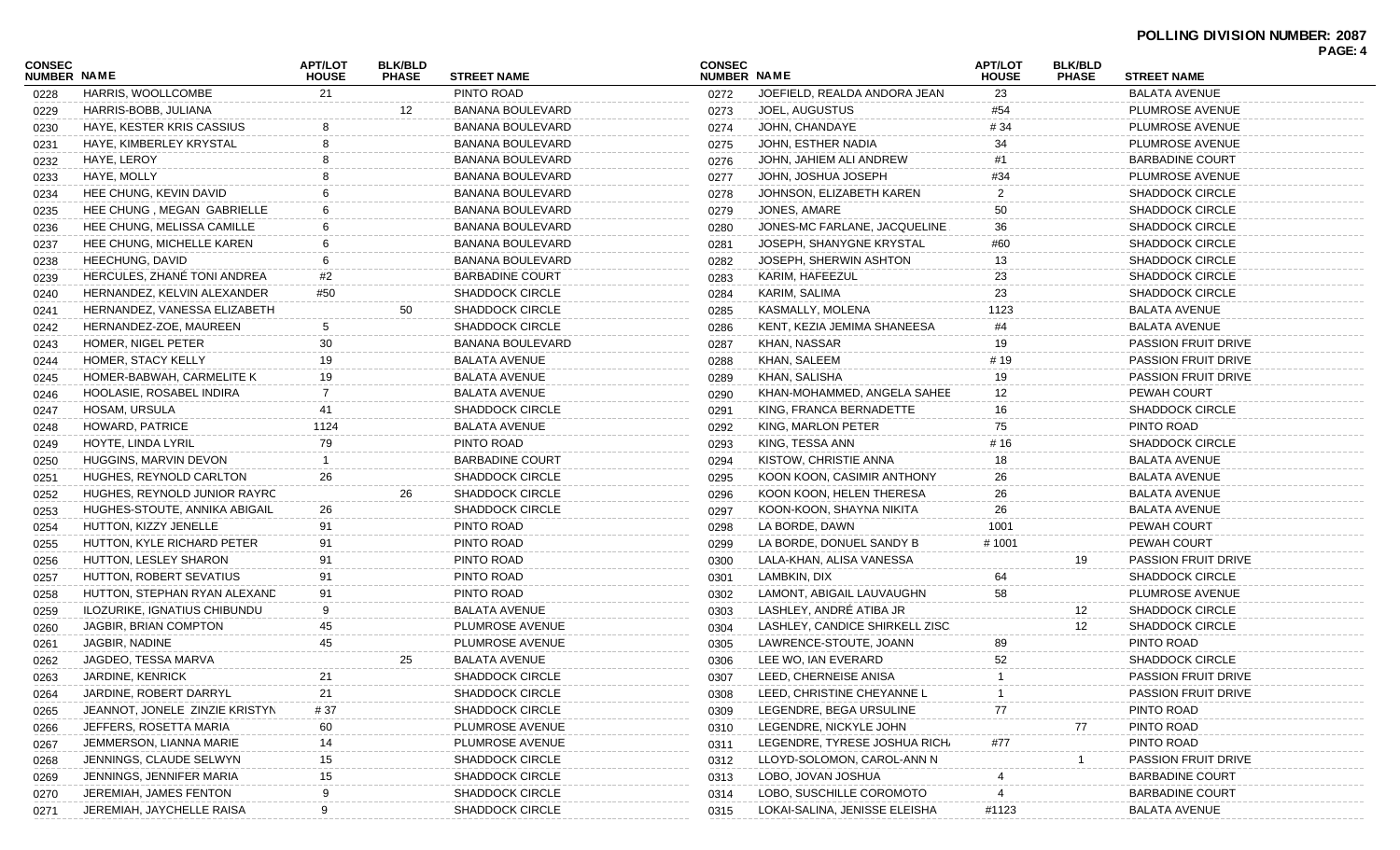|                              |                                |                                |                                |                            |                              |                                |                                |                                |                                          | PAGE: 5 |
|------------------------------|--------------------------------|--------------------------------|--------------------------------|----------------------------|------------------------------|--------------------------------|--------------------------------|--------------------------------|------------------------------------------|---------|
| <b>CONSEC</b><br>NUMBER NAME |                                | <b>APT/LOT</b><br><b>HOUSE</b> | <b>BLK/BLD</b><br><b>PHASE</b> | <b>STREET NAME</b>         | <b>CONSEC</b><br>NUMBER NAME |                                | <b>APT/LOT</b><br><b>HOUSE</b> | <b>BLK/BLD</b><br><b>PHASE</b> | <b>STREET NAME</b>                       |         |
| 0316                         | LOSHON, RICHARD CHRISTOPHER    | 28                             |                                | PLUMROSE AVENUE            | 0360                         | MOSES, RORY MICHAEL            | 4                              |                                | <b>BANANA BOULEVARD</b>                  |         |
| 0317                         | LUTCHMANSINGH, MARIA FRANCICI  | 2                              |                                | PLUMROSE AVENUE            | 0361                         | MOSES, SHAWN                   | #4                             |                                | <b>BANANA BOULEVARD</b>                  |         |
| 0318                         | LUTCHMANSINGH, RICHARD ANTHC   | 2                              |                                | <b>PLUMROSE AVENUE</b>     | 0362                         | MUNROE-BANNISTER, JENNIFER D   | 52                             |                                | <b>SHADDOCK CIRCLE</b>                   |         |
| 0319                         | MAHARAJ, BIBI SALISHA          | 23                             |                                | <b>SHADDOCK CIRCLE</b>     | 0363                         | MURRAY, JOHN ALEX              | 44                             |                                | PLUMROSE AVENUE                          |         |
| 0320                         | MAJIA-MARIN, NARISSA SARAH     | 11                             |                                | <b>BALATA AVENUE</b>       | 0364                         | MURRAY, STEPHEN JONATHAN S     |                                |                                | PLUMROSE AVENUE                          |         |
| 0321                         | MARK, AVIELLE ALIESHA          | 43                             |                                | SHADDOCK CIRCLE            | 0365                         | NAKHID BORGES, ANGELLINI MARC  | #5                             |                                | <b>BALATA AVENUE</b>                     |         |
| 0322                         | MARTIN, BRENDON CLAUDIAN       | 24                             |                                | <b>SHADDOCK CIRCLE</b>     | 0366                         | NARINE, ANTON MERVYN           | 14                             |                                | <b>PEWAH COURT</b>                       |         |
| 0323                         | MARTIN, JASON RANDY EARL       | 24                             |                                | <b>SHADDOCK CIRCLE</b>     | 0367                         | NARINE, MERLYN BARBARA         | 14                             |                                | <b>PEWAH COURT</b>                       |         |
| 0324                         | MARTIN, KRISTA MARIA           |                                | 24                             | <b>SHADDOCK CIRCLE</b>     | 0368                         | NARINE, NICHOLAI JAMAL JESUS   | #14                            |                                | <b>PEWAH COURT</b>                       |         |
| 0325                         | MARTIN, PASCALA                | 24                             |                                | <b>SHADDOCK CIRCLE</b>     | 0369                         | NEAVES, JOANN LIMA             | 37                             |                                | <b>SHADDOCK CIRCLE</b>                   |         |
| 0326                         | MARTIN, RANDOLPH GLEN          | 24                             |                                | SHADDOCK CIRCLE            | 0370                         | NELSON, DIANNE ANN             | 12                             |                                | <b>PASSION FRUIT DRIVE</b>               |         |
| 0327                         | MARTINEZ, ASHLEY PATRICE L     | 9                              |                                | <b>BARBADINE COURT</b>     | 0371                         | NELSON, NARISSA SELENE         | 12                             |                                | <b>PASSION FRUIT DRIVE</b>               |         |
| 0328                         | MARTINEZ, TRICIA CARLENE       | 9                              |                                | <b>BARBADINE COURT</b>     | 0372                         | NELSON, NICOLE MARISHA         | 12                             |                                | <b>PASSION FRUIT DRIVE</b>               |         |
| 0329                         | MATTHEW, DERRYN HELENA         |                                |                                | PASSION FRUIT DRIVE        | 0373                         | NELSON-HEE CHUNG, BARBARA      | 6                              |                                | <b>BANANA BOULEVARD</b>                  |         |
| 0330                         | MATTHEWS, DEBORRAH             | 10                             |                                | BARBADINE COURT            | 0374                         | NIMBLETT, DARIAN JEROME        | LOT 610                        | #1                             | <b>BARBADINE COURT</b>                   |         |
| 0331                         | MC ALLISTER, JOSIAH TIMOTHY    | #3                             |                                | <b>PASSION FRUIT DRIVE</b> | 0375                         | NIMBLETT, JADA DOMINIQUE JO'NE |                                |                                | <b>BARBADINE COURT</b>                   |         |
|                              | MC ALLISTER, NÓ-E JACOB        | 3                              |                                | <b>PASSION FRUIT DRIVE</b> |                              | NIMBLETT, JHANNEL NEAH         |                                |                                | <b>BARBADINE COURT</b>                   |         |
| 0332                         | MEDFORD, CHARMAINE MARIA       |                                |                                | <b>BALATA AVENUE</b>       | 0376                         | NIMBLETT, JUDY                 |                                |                                | <b>BARBADINE COURT</b>                   |         |
| 0333                         | MEDFORD. EARL ANDREW           | 6                              |                                |                            | 0377                         |                                |                                |                                |                                          |         |
| 0334                         |                                |                                |                                | <b>BALATA AVENUE</b>       | 0378                         | NOEL, MICHELE                  |                                |                                | <b>BARBADINE COURT</b><br>POMMERAC DRIVE |         |
| 0335                         | MEDFORD, EARLON CHRISTIAN ANT  |                                | 6                              | <b>BALATA AVENUE</b>       | 0379                         | NURSE, RAWLE                   |                                |                                |                                          |         |
| 0336                         | MERRIQUE, LINDA                | 17                             |                                | <b>PASSION FRUIT DRIVE</b> | 0380                         | NURSE, YOHANCE RHYS            |                                |                                | POMMERAC DRIVE                           |         |
| 0337                         | MILLER, CHERYL                 | 34                             |                                | <b>SHADDOCK CIRCLE</b>     | 0381                         | OLIVER, ANTON MARK             |                                |                                | <b>BARBADINE COURT</b>                   |         |
| 0338                         | MILLS, WILLIS DOMINIC JR       | 36                             |                                | SHADDOCK CIRCLE            | 0382                         | OLIVER, GARY CLINT JOHN        |                                |                                | <b>BARBADINE COURT</b>                   |         |
| 0339                         | MILLS-CRICHLOW, KHADIJA SHERIS |                                | 36                             | <b>SHADDOCK CIRCLE</b>     | 0383                         | OLIVER, JACQUELINE KATIE       |                                |                                | <b>BARBADINE COURT</b>                   |         |
| 0340                         | MILNE, ALICIA ELIZABETH        | 11                             |                                | <b>SHADDOCK CIRCLE</b>     | 0384                         | OLIVER, LENNOX EDWARD          |                                |                                | <b>BARBADINE COURT</b>                   |         |
| 0341                         | MILNE, BETHANY JO ANNE         | #11                            |                                | <b>SHADDOCK CIRCLE</b>     | 0385                         | OLIVER, NATALIE NEKISHA        |                                |                                | <b>BARBADINE COURT</b>                   |         |
| 0342                         | MILNE, CAITLIN MARIE BERNADETT | 11                             |                                | <b>SHADDOCK CIRCLE</b>     | 0386                         | ONILEORIOKE, DAPO-OBASA        |                                |                                | <b>SHADDOCK CIRCLE</b>                   |         |
| 0343                         | MILNE, JACINTA                 | 11                             |                                | <b>SHADDOCK CIRCLE</b>     | 0387                         | OSBORNE, AARON VICTOR          |                                |                                | <b>BARBADINE COURT</b>                   |         |
| 0344                         | MILNE, MICHAEL MALCOLM         | 11                             |                                | <b>SHADDOCK CIRCLE</b>     | 0388                         | OSBORNE, ANTHONY VICTOR        |                                |                                | <b>BARBADINE COURT</b>                   |         |
| 0345                         | MITCHELL, JOCELYN              | 67                             |                                | PINTO ROAD                 | 0389                         | OSBORNE, BETTY-LOU             |                                |                                | <b>BARBADINE COURT</b>                   |         |
| 0346                         | MITCHELL, MAURICE MERCHISON    | 67                             |                                | PINTO ROAD                 | 0390                         | OSBORNE, BRANT DALE VICTOR     | 3                              |                                | <b>BARBADINE COURT</b>                   |         |
| 0347                         | MITCHELL, SIMONE ANN           | 67                             |                                | PINTO ROAD                 | 0391                         | OSBOURNE, KENNETH SEYMOUR F    | #62                            |                                | <b>SHADDOCK CIRCLE</b>                   |         |
| 0348                         | MOHAMMED, RAHEIM RYAN          | 6                              |                                | <b>PASSION FRUIT DRIVE</b> | 0392                         | PATRICK-ALFRED, CELISE CAMILLE | 14                             |                                | <b>SHADDOCK CIRCLE</b>                   |         |
| 0349                         | MOHAMMED, ZIED ESAU            | 12                             |                                | PEWAH COURT                | 0393                         | PERUZA-HARPER, KAHMILIA C P    | 42                             |                                | PLUMROSE AVENUE                          |         |
| 0350                         | MONIZ, CONNELL PATRICK         | 29                             |                                | <b>SHADDOCK CIRCLE</b>     | 0394                         | PHILLIPS, JOZANNE SAPPIAH      | 22                             |                                | PLUMROSE AVENUE                          |         |
| 0351                         | MONIZ, GERARD WALACE ANTHON    | 29                             |                                | <b>SHADDOCK CIRCLE</b>     | 0395                         | PIERRE, ANGEL NATALIA N        | 14                             |                                | PLUMROSE AVENUE                          |         |
| 0352                         | MONIZ, MARLENE                 | 29                             |                                | <b>SHADDOCK CIRCLE</b>     | 0396                         | PIERRE, WALTER AUGUSTUS JEAN   | 14                             |                                | PLUMROSE AVENUE                          |         |
| 0353                         | MONIZ, NEIL ANTHONY            | 29                             |                                | <b>SHADDOCK CIRCLE</b>     | 0397                         | PIERRE-JACK, ANDREA            | 57                             |                                | PLUMROSE AVENUE                          |         |
| 0354                         | MOOTIE, AMANDA MARISSA         | 14                             |                                | PASSION FRUIT DRIVE        | 0398                         | POWER-CADIZ, PATRICIA          | 77                             |                                | PINTO ROAD                               |         |
| 0355                         | MOOTIE, DAVID TERRENCE         | 14                             |                                | PASSION FRUIT DRIVE        | 0399                         | PRIMUS, KEVIN DILLON           |                                |                                | POMMERAC DRIVE                           |         |
| 0356                         | MOOTIE, MARIO MARK ANDRE       |                                | 14                             | PASSION FRUIT DRIVE        | 0400                         | PRIMUS, MIKAL ANTHONY          |                                |                                | PASSION FRUIT DRIVE                      |         |
| 0357                         | MOOTIE, RAINA KRISTI-ANNE A    | # 14                           |                                | PASSION FRUIT DRIVE        | 0401                         | PRIMUS, RACHEL                 |                                |                                | <b>PASSION FRUIT DRIVE</b>               |         |
| 0358                         | MOOTIE COCKBURN, GIOVANNA K /  | 14                             |                                | <b>PASSION FRUIT DRIVE</b> | 0402                         | PRYCE, ANGELA JUDITH           |                                |                                | <b>GRU GRU COURT</b>                     |         |
| 0359                         | MOOTIE CUPID, JEANINE MARIA    | 14                             |                                | PASSION FRUIT DRIVE        | 0403                         | PRYCE, JASON NIGEL             | 178                            |                                | <b>SHADDOCK CIRCLE</b>                   |         |
|                              |                                |                                |                                |                            |                              |                                |                                |                                |                                          |         |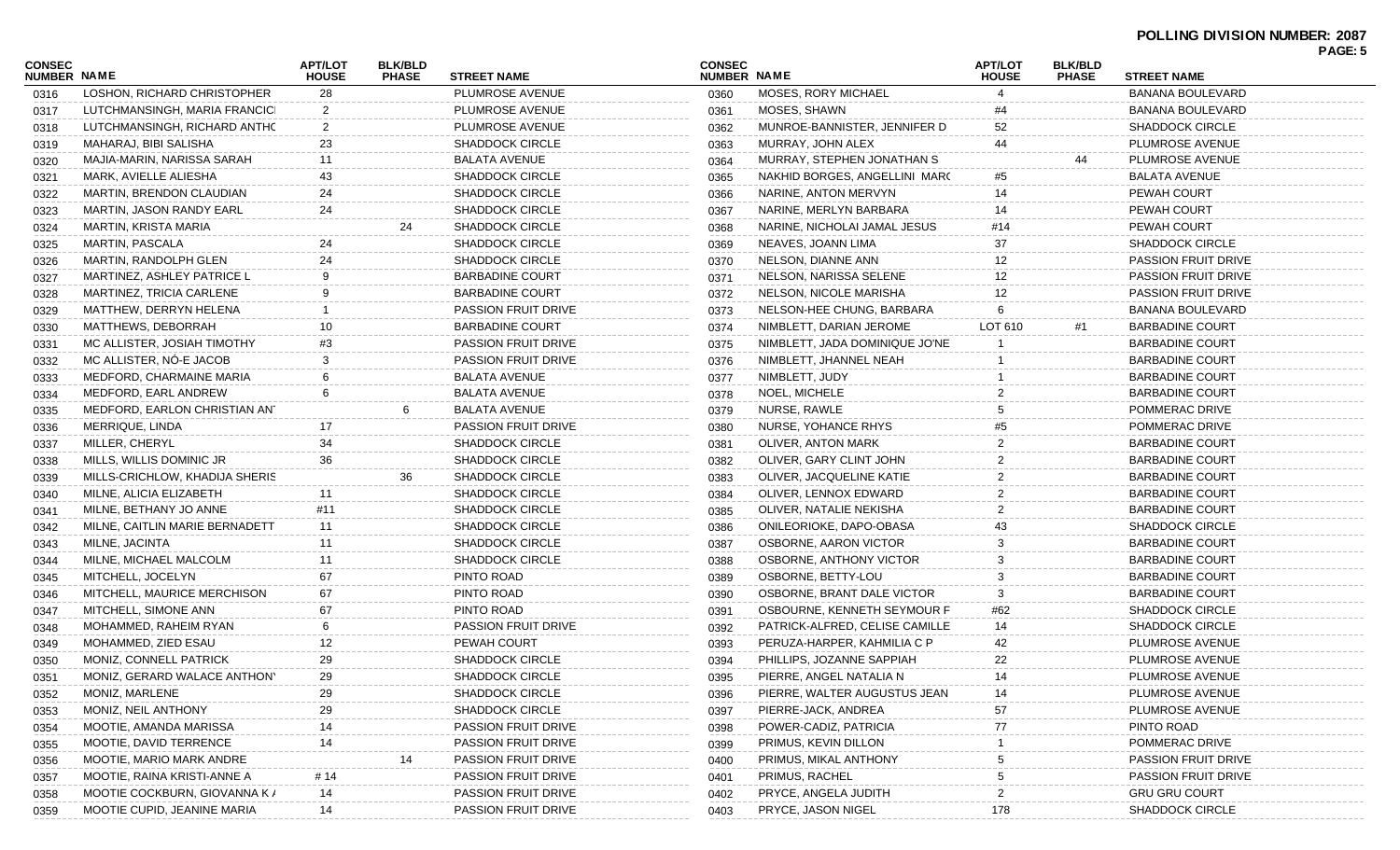## **POLLING DIVISION NUMBER: 2087**

| <b>CONSEC</b><br>NUMBER NAME |                               | <b>APT/LOT</b><br><b>HOUSE</b> | <b>BLK/BLD</b><br><b>PHASE</b> | <b>STREET NAME</b>         | <b>CONSEC</b><br>NUMBER NAME |                               | <b>APT/LOT</b><br><b>HOUSE</b> | <b>BLK/BLD</b><br><b>PHASE</b> | <b>STREET NAME</b>         | . AVL. V |
|------------------------------|-------------------------------|--------------------------------|--------------------------------|----------------------------|------------------------------|-------------------------------|--------------------------------|--------------------------------|----------------------------|----------|
| 0404                         | QUERINO, ANTONIO MARCELLUS    | #8                             |                                | PEWAH COURT                | 0448                         | REID, ZELDA ADITHA            | 17                             |                                | <b>SHADDOCK CIRCLE</b>     |          |
| 0405                         | QUERINO, CHRISTOPHER ANTONIO  | #8                             |                                | PEWAH COURT                | 0449                         | ROBAN, JAYDAH JÁSONNA         |                                |                                | <b>SHADDOCK CIRCLE</b>     |          |
| 0406                         | QUERINO, MARCELLUS ANTONIO    | #8                             |                                | PEWAH COURT                | 0450                         | ROBAN, MARILYN                | 33                             |                                | <b>SHADDOCK CIRCLE</b>     |          |
| 0407                         | QUERINO, MARIA LOUISE VERINA  | #8                             |                                | PEWAH COURT                | 0451                         | RODRIGUEZ, CHRISTINE INGRID   | 59                             |                                | PINTO ROAD                 |          |
| 0408                         | QUERINO, MAUREEN CHERRYANN    | #8                             |                                | PEWAH COURT                | 0452                         | ROGERS BLACKMAN, JACQUELINE   | #2                             |                                | <b>GRU GRU COURT</b>       |          |
| 0409                         | QUERINO, RENELLE MARIA BRIDGE | #8                             |                                | PEWAH COURT                | 0453                         | ROMEO, HOLLIS                 |                                |                                | <b>SHADDOCK CIRCLE</b>     |          |
| 0410                         | RAGHUNANAN, CHARLES           | 16                             |                                | BANANA BOULEVARD           | 0454                         | ROMEO, JEAN                   |                                |                                | <b>SHADDOCK CIRCLE</b>     |          |
| 0411                         | RAGHUNANAN, MATTHEW RAVI      | 16                             |                                | BANANA BOULEVARD           | 0455                         | ROMEO, RENALDO ZANE           |                                |                                | <b>SHADDOCK CIRCLE</b>     |          |
| 0412                         | RAJKUMAR, SHAFEERA            | 15                             |                                | <b>BALATA AVENUE</b>       | 0456                         | ROMEO, WESLEY JOSEPH RANDAL   | 28                             |                                | PLUMROSE AVENUE            |          |
| 0413                         | RAMADEEN, KYLE NATHAN         | 21                             |                                | <b>PASSION FRUIT DRIVE</b> | 0457                         | ROMEO, YOHAN KEVON            | 3                              |                                | <b>SHADDOCK CIRCLE</b>     |          |
| 0414                         | RAMADEEN, LAURA               | 21                             |                                | <b>PASSION FRUIT DRIVE</b> | 0458                         | ROSS, MESA NIKEDA             |                                | 36                             | PLUMROSE AVENUE            |          |
| 0415                         | RAMADEEN, STEVE               | 21                             |                                | <b>PASSION FRUIT DRIVE</b> | 0459                         | ROUSE, ANDREA LURLYN          |                                |                                | PLUMROSE AVENUE            |          |
| 0416                         | RAMDASS, ANNISHA JULIET       | 28                             |                                | <b>BALATA AVENUE</b>       | 0460                         | RUDDER-BLAKE, GLENDA          | 38                             |                                | PLUMROSE AVENUE            |          |
| 0417                         | RAMDIAL, CHANDRA DEVI         | 635                            |                                | PINTO ROAD                 | 0461                         | RUIZ, JASON MICHAEL           | 1123                           |                                | <b>BALATA AVENUE</b>       |          |
| 0418                         | RAMDIAL, PRAVEEN DEVI         | 61                             |                                | PINTO ROAD                 | 0462                         | RUIZ, SAVYON STEPHON          | 1123                           |                                | <b>BALATA AVENUE</b>       |          |
| 0419                         | RAMDIAL-RAGHUNANAN, KAMALDA   | 16                             |                                | <b>BANANA BOULEVARD</b>    | 0463                         | RUIZ, SHAQUILLE MICHAEL       | #1123                          |                                | BALATA AVENUE              |          |
| 0420                         | RAMHARRACK, DHANASAR          | 670                            |                                | <b>BALATA AVENUE</b>       | 0464                         | <b>RUIZ, SIDNEY STACY</b>     | 1123                           |                                | BALATA AVENUE              |          |
| 0421                         | RAMKISSOON, ANTHONY J         | 11                             |                                | <b>BARBADINE COURT</b>     | 0465                         | SALANDY, ALMA                 |                                |                                | <b>SHADDOCK CIRCLE</b>     |          |
| 0422                         | RAMKISSOON, BENJAMIN ISAAC    | 11                             |                                | <b>BARBADINE COURT</b>     | 0466                         | SALANDY, JOHN ROLAND          | 18                             |                                | <b>BALATA AVENUE</b>       |          |
| 0423                         | RAMKISSOON, ELIZABETH CARISSA | 11                             | <b>LP G 52</b>                 | <b>BARBADINE COURT</b>     | 0467                         | SALANDY, VALERIE HYACINTH     | 18                             |                                | <b>BALATA AVENUE</b>       |          |
| 0424                         | RAMKISSOON, RACHEL AMANDA     | # 11                           |                                | <b>BARBADINE COURT</b>     | 0468                         | SALANDY-MARYUEN, NIKOLA CAND  | 18                             |                                | <b>BALATA AVENUE</b>       |          |
| 0425                         | RAMNARINE, HELEN              | 60                             |                                | <b>SHADDOCK CIRCLE</b>     | 0469                         | SALAZAR, MAKEDA JAMILA I      | 17                             |                                | <b>BALATA AVENUE</b>       |          |
| 0426                         | RAMNARINE, RENNAE JENELLE     | 60                             |                                | <b>SHADDOCK CIRCLE</b>     | 0470                         | SALINA, BETTY PAULA           | 1123                           |                                | <b>BALATA AVENUE</b>       |          |
| 0427                         | RAMNARINE, SHERWIN SHELDON    | 60                             |                                | <b>SHADDOCK CIRCLE</b>     | 0471                         | SALINA, HAYDN TIMOTHY         | 1123                           |                                | BALATA AVENUE              |          |
| 0428                         | RAMON FORTUNE, ANTONIO LOUIS  | 41                             |                                | <b>SHADDOCK CIRCLE</b>     | 0472                         | SALINA, TIMOTHY               | 1123                           |                                | BALATA AVENUE              |          |
| 0429                         | RAMPAT-THOMPSON, SAVITREE     | 49                             |                                | PINTO ROAD                 | 0473                         | SAMAROO-MOSES, SAMDAYE        |                                |                                | <b>BANANA BOULEVARD</b>    |          |
| 0430                         | RAMPERSAD, GAIL ANN           | -6                             |                                | <b>SHADDOCK CIRCLE</b>     | 0474                         | SAMBRANO-DOUGLAS, MALEEK NK   | 51                             |                                | PINTO ROAD                 |          |
| 0431                         | RAMPERSAD, GISELLE CAMILLE    | -6                             |                                | <b>SHADDOCK CIRCLE</b>     | 0475                         | SAMPSON, MARLON NEAL          | 81                             |                                | PINTO ROAD                 |          |
| 0432                         | RAMPERSAD, JANET ANDREA       | 18                             |                                | <b>BALATA AVENUE</b>       | 0476                         | SAMPSON, MEGAN NICOLA         | # 81                           |                                | PINTO ROAD                 |          |
| 0433                         | RAMPERSAD, JOSHUA DARRYL NYF  | #12                            |                                | <b>BALATA AVENUE</b>       | 0477                         | SAMPSON, NICOLE DONNA-MARIE   |                                | 81                             | PINTO ROAD                 |          |
| 0434                         | RAMPERSAD, KRISTIE DANIELLE   | 12                             |                                | <b>BALATA AVENUE</b>       | 0478                         | SANDY, LEARIE ALEXIS          |                                |                                | <b>GRU GRU COURT</b>       |          |
| 0435                         | RAMPERSAD, MARC ANTHONY       | 12                             |                                | <b>BALATA AVENUE</b>       | 0479                         | SANDY, SHILOH AALIYAH SILESTE |                                |                                | <b>GRU GRU COURT</b>       |          |
| 0436                         | RAMPERSAD, RIA MARIE ANNELLE  | 6                              |                                | <b>SHADDOCK CIRCLE</b>     | 0480                         | SEBRO, KATHYANNE              |                                |                                | PASSION FRUIT DRIVE        |          |
| 0437                         | RAMPERSAD, RICHARD            | 6                              |                                | <b>SHADDOCK CIRCLE</b>     | 0481                         | SEBRO, SAMANTHA SHANA         |                                |                                | <b>PASSION FRUIT DRIVE</b> |          |
| 0438                         | RAMPERSAD, VIVIENNE ALICIA    |                                |                                | <b>BALATA AVENUE</b>       | 0482                         | SHEPPARD, ANTHONY FREDERICK   | 30                             |                                | <b>SHADDOCK CIRCLE</b>     |          |
| 0439                         | RAMPERSAD-POORAN, JANKIE      |                                | 1123                           | <b>BALATA AVENUE</b>       | 0483                         | SHEPPARD, DARIEN ANTON        |                                |                                | SHADDOCK CIRCLE            |          |
|                              | RAMSEY, JOANNE CECILY         |                                |                                | <b>BALATA AVENUE</b>       |                              | SIMON, PETER IRENACUS         |                                |                                | PEWAH COURT                |          |
| 0440                         | RANSOME, EGBERT               |                                | 99                             | PLUMROSE AVENUE            | 0484<br>0485                 | SINGH, DHANOOKDHARY           |                                |                                | PINTO ROAD                 |          |
| 0441                         | RAPHAEL, ANTHONY STEVEN       |                                |                                | PLUMROSE AVENUE            |                              | SINGH, NEIL                   |                                |                                | PINTO ROAD                 |          |
| 0442                         | RAPHAEL, ASHWIN               | 40                             |                                | PLUMROSE AVENUE            | 0486                         | SINGH, SOOKDAI OMA            | 65<br>65                       |                                | PINTO ROAD                 |          |
| 0443                         | RAPHAEL, JOSHUA CALEB         | 40                             |                                | PLUMROSE AVENUE            | 0487                         | SINNERINE, LARRY              |                                |                                | <b>PASSION FRUIT DRIVE</b> |          |
| 0444                         | REID, DARIUS FITZ             |                                |                                |                            | 0488                         | SINNERINE, MELISSA BINAWATIE  |                                |                                | <b>PASSION FRUIT DRIVE</b> |          |
| 0445                         | REID, DEYLON CYRIL            | 17                             |                                | <b>SHADDOCK CIRCLE</b>     | 0489                         | SMALL, JASON KYLE             |                                |                                |                            |          |
| 0446                         |                               | 17                             |                                | <b>SHADDOCK CIRCLE</b>     | 0490                         |                               | #2                             |                                | <b>BALATA AVENUE</b>       |          |
| 0447                         | REID, FITZ HERBERT            | 17                             |                                | SHADDOCK CIRCLE            | 0491                         | SMALL-ALMANDOZ, OCTAVIA CARM  | #2                             |                                | <b>BALATA AVENUE</b>       |          |

**PAGE: 6**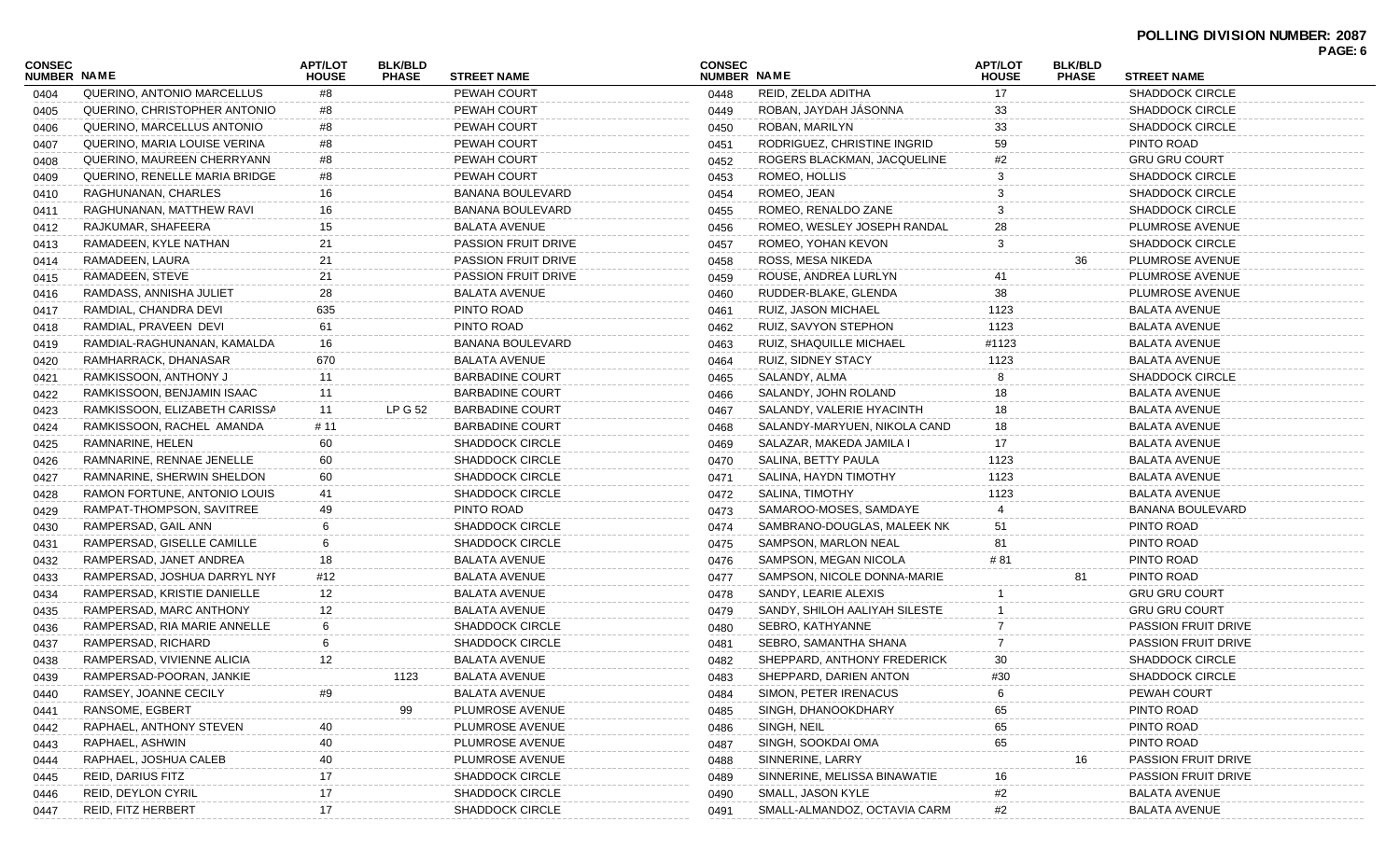| <b>CONSEC</b><br>NUMBER NAME |                                                   | <b>APT/LOT</b><br><b>HOUSE</b> | <b>BLK/BLD</b><br><b>PHASE</b> | <b>STREET NAME</b>         | <b>CONSEC</b><br><b>NUMBER NAME</b> |                                 | <b>APT/LOT</b><br><b>HOUSE</b> | <b>BLK/BLD</b><br><b>PHASE</b> | <b>STREET NAME</b>         | PAGE: 7 |
|------------------------------|---------------------------------------------------|--------------------------------|--------------------------------|----------------------------|-------------------------------------|---------------------------------|--------------------------------|--------------------------------|----------------------------|---------|
| 0492                         | SMITH, ANN-MARIE CATHYANN E                       | 60                             |                                | <b>SHADDOCK CIRCLE</b>     | 0536                                | THOMAS, VICTOR GERARD           | #3                             |                                | <b>SHADDOCK CIRCLE</b>     |         |
| 0493                         | SMITH, DERRICK                                    | 71                             |                                | PINTO ROAD                 | 0537                                | THOMPSON, CHENARA ROBYN         | 49                             |                                | PINTO ROAD                 |         |
| 0494                         | SMITH, ELIZABETH VERONICA                         | #77W                           |                                | PINTO ROAD                 | 0538                                | THOMPSON, LISANDRA CAMILLE      | 49                             |                                | PINTO ROAD                 |         |
| 0495                         | SMITH, RICHARD ANTHONY JOSEPH                     | 9                              |                                | <b>BARBADINE COURT</b>     | 0539                                | THOMSON, CELIA                  |                                |                                | <b>BARBADINE COURT</b>     |         |
| 0496                         | SMITH, ZENA CONSTANCE                             | #9                             |                                | <b>BARBADINE COURT</b>     | 0540                                | THOMSON, MARINA ALANA NICOLE    |                                |                                | <b>BARBADINE COURT</b>     |         |
| 0497                         | SOLOMON, MICHAEL GILL JEROME                      | -1                             |                                | <b>PASSION FRUIT DRIVE</b> | 0541                                | THOMSON, NICHOLAS IAN           | $\overline{7}$                 |                                | <b>BARBADINE COURT</b>     |         |
| 0498                         | SONOO, CIPRIANI                                   | #20                            |                                | <b>BALATA AVENUE</b>       | 0542                                | THOMSON, SCOTT ALLAN LESLIE     |                                |                                | <b>BARBADINE COURT</b>     |         |
| 0499                         | SONOO, MOLLY                                      | 20                             |                                | <b>BALATA AVENUE</b>       | 0543                                | TIMOTHY, GILLIAN CHRISTINE      | #13                            |                                | <b>SHADDOCK CIRCLE</b>     |         |
| 0500                         | SOOKLAL, ROSALIND ISABELL                         | 12                             |                                | <b>PASSION FRUIT DRIVE</b> | 0544                                | TOBIAS, BRANDON KAREEM KIRK     | 25                             |                                | <b>SHADDOCK CIRCLE</b>     |         |
| 0501                         | SOOKRAJ, AKIM                                     | 13                             |                                | <b>BARBADINE COURT</b>     | 0545                                | TRAVIESO, ALANA YOLANDE         | #13                            |                                | <b>BALATA AVENUE</b>       |         |
| 0502                         | SOOKRAJ, TRICIA PATRICIA                          | 13                             |                                | <b>BARBADINE COURT</b>     | 0546                                | TRAVIESO, SHONELLE SHANERA S    | #13                            |                                | <b>BALATA AVENUE</b>       |         |
| 0503                         | SOOKRAM, AMANDA REESA JOANN                       | 38                             |                                | SHADDOCK CIRCLE            | 0547                                | TUDOR-KENT, CATHERINE KAREN F   |                                |                                | <b>BALATA AVENUE</b>       |         |
| 0504                         | SOOKRAM, MARGARET                                 | 0038                           |                                | SHADDOCK CIRCLE            | 0548                                | VALENTINE, SHANICE SHANNON      | 18                             |                                | <b>SHADDOCK CIRCLE</b>     |         |
| 0505                         | SOOKRAM, STEFAN ALISTER                           | 38                             |                                | <b>SHADDOCK CIRCLE</b>     | 0549                                | VALLENILLA-INNISS, DENISE MARCI | 38                             |                                | <b>BARBADINE COURT</b>     |         |
| 0506                         | SOOKRAM, STEPHEN                                  | 38                             |                                | <b>SHADDOCK CIRCLE</b>     | 0550                                | VASQUEZ, TRICIA CINDY           | 89                             |                                | PINTO ROAD                 |         |
| 0507                         | SOOKRAM, TRICIA KAREN                             | 38                             |                                | SHADDOCK CIRCLE            | 0551                                | VIALVA, ALICIA                  | 22                             |                                | <b>SHADDOCK CIRCLE</b>     |         |
| 0508                         | SORZANO, TISHA CHIMELLE                           | 5                              |                                | <b>BALATA AVENUE</b>       | 0552                                | VIEIRA, JESSICA ARLENE          | 11                             |                                | <b>BARBADINE COURT</b>     |         |
| 0509                         | ST BERNARD, ALEC HUGH                             | 66                             |                                | <b>SHADDOCK CIRCLE</b>     | 0553                                | VILLAFANA. KYLE ROBERT JĖSUS    | 67                             |                                | PINTO ROAD                 |         |
|                              | ST BERNARD, MARGARET ROSE                         | 66                             |                                | <b>SHADDOCK CIRCLE</b>     | 0554                                | VILLAROEL, ANA-MARIA HELENA     | 68                             |                                | <b>SHADDOCK CIRCLE</b>     |         |
| 0510                         | ST JOHN, MARTIN                                   | 31                             |                                | <b>SHADDOCK CIRCLE</b>     | 0555                                | VILLAROEL, JERRY VICTOR         | 68                             |                                | <b>SHADDOCK CIRCLE</b>     |         |
| 0511                         | STEPHEN-THOMAS, DAWN ANNETT                       | 11                             |                                | <b>PASSION FRUIT DRIVE</b> | 0556                                | VILLAROEL, JOVANNI ANDREW       | #68                            |                                | <b>SHADDOCK CIRCLE</b>     |         |
| 0512                         | STOUTE, REYNORD                                   | 89                             |                                | PINTO ROAD                 | 0557                                | VILLAROEL, LORRAINE ANITA       | 35                             |                                | SHADDOCK CIRCLE            |         |
| 0513                         | STOUTE, REYNORD ANTHONY                           | 89                             |                                | PINTO ROAD                 |                                     | VILLARUEL, CONELL JUNIOR        | 35                             |                                | <b>SHADDOCK CIRCLE</b>     |         |
| 0514                         | STOUTE, ROCHELLE AZIA                             | 89                             |                                | PINTO ROAD                 | 0558                                | VILLARUEL, DOREEN               |                                |                                | <b>PASSION FRUIT DRIVE</b> |         |
| 0515                         |                                                   |                                | 3                              | <b>BALATA AVENUE</b>       | 0559                                | WALLACE, RORY CHE MARC KELAN    |                                |                                | PLUMROSE AVENUE            |         |
| 0516                         | SYLVESTER, LISA PRISCILLA<br>TAITT, CONRAD JOSHUA |                                |                                | <b>GRU GRU COURT</b>       | 0560                                | WARD, PATRICIA MARTHA           |                                |                                | PINTO ROAD                 |         |
| 0517                         |                                                   | #3<br>3                        |                                |                            | 0561                                |                                 | 75                             |                                | PINTO ROAD                 |         |
| 0518                         | TAITT, SHAUN                                      | 9                              |                                | <b>GRU GRU COURT</b>       | 0562                                | WARD, RONALD ANTHONY GREGOF     | 77                             |                                |                            |         |
| 0519                         | TEESDALE, HELEN LU-ANN                            |                                |                                | <b>PASSION FRUIT DRIVE</b> | 0563                                | <b>WARRICK, NORMA DAWN</b>      | #36                            |                                | PLUMROSE AVENUE            |         |
| 0520                         | TELESFORD, DEZYRE JADA                            | #22                            |                                | PLUMROSE AVENUE            | 0564                                | <b>WELLINGTON, JANE</b>         | 35                             |                                | <b>SHADDOCK CIRCLE</b>     |         |
| 0521                         | TELESFORD-TAITT, LOU-ANNE                         | 3                              |                                | <b>GRU GRU COURT</b>       | 0565                                | WELLINGTON, YVONNE FLORENCE     | 46                             |                                | <b>SHADDOCK CIRCLE</b>     |         |
| 0522                         | TELFER, LUKE KERON                                | 63                             |                                | PINTO ROAD                 | 0566                                | <b>WELLS, CANDICE ELEANOR</b>   | 20                             |                                | SHADDOCK CIRCLE            |         |
| 0523                         | THEODORE, DAVID SOLOMON M                         | 26                             |                                | PLUMROSE AVENUE            | 0567                                | WELLS, CELESTE THALIA           | #20                            |                                | <b>SHADDOCK CIRCLE</b>     |         |
| 0524                         | THEODORE, DOROTHY APPOLONIA                       | 26                             |                                | PLUMROSE AVENUE            | 0568                                | WELLS, CRYSTAL LEANNA CHRISTA   |                                | 20                             | <b>SHADDOCK CIRCLE</b>     |         |
| 0525                         | THEODORE, FERN EMILY                              | 26                             |                                | PLUMROSE AVENUE            | 0569                                | WELLS, JEREMIAH WESLEY          | #20                            |                                | <b>SHADDOCK CIRCLE</b>     |         |
| 0526                         | THEODORE, SARAH BERNADETTE E                      | #26                            |                                | PLUMROSE AVENUE            | 0570                                | WELLS, LESLIE DAVID             |                                | 20                             | <b>SHADDOCK CIRCLE</b>     |         |
| 0527                         | THOMAS, ACKEL CARLYLE                             | #24                            |                                | <b>BALATA AVENUE</b>       | 0571                                | WILLIAMS, ASIM                  | 8                              |                                | PLUMROSE AVENUE            |         |
| 0528                         | THOMAS, CALISTRA                                  | 43                             |                                | <b>SHADDOCK CIRCLE</b>     | 0572                                | WILLIAMS, LESLIE                | 34                             |                                | <b>SHADDOCK CIRCLE</b>     |         |
| 0529                         | THOMAS, CECIL WOODROW                             | 3                              |                                | PEWAH COURT                | 0573                                | WILLIAMS-GRIFFITH, CHERYL-ANN   | 606                            |                                | <b>BARBADINE COURT</b>     |         |
| 0530                         | THOMAS, CHANTAIN ABEGAIL                          | 30                             |                                | PLUMROSE AVENUE            | 0574                                | <b>WILSON, JERREN MARK</b>      | 18                             |                                | <b>SHADDOCK CIRCLE</b>     |         |
| 0531                         | THOMAS, CHERRY-ANN MORISAH                        | 55                             |                                | PINTO ROAD                 | 0575                                | WILSON, JOSEPH VICTOR           | <b>LOT 600</b>                 |                                | PLUMROSE AVENUE            |         |
| 0532                         | THOMAS, JULIEN KIRK PATRICK                       | 3                              |                                | PEWAH COURT                | 0576                                | WONG FONG, RYAN WINSTON         | 19                             |                                | PASSION FRUIT DRIVE        |         |
| 0533                         | THOMAS, KARIS JACQUES KIRK                        | 30                             |                                | PLUMROSE AVENUE            | 0577                                | YEARWOOD, BRENDA MARGARET       | 18                             |                                | <b>SHADDOCK CIRCLE</b>     |         |
| 0534                         | THOMAS, MOLLY DIANA                               |                                | 24                             | <b>BALATA AVENUE</b>       | 0578                                | ZOE, DEMETRIE                   |                                |                                | <b>SHADDOCK CIRCLE</b>     |         |
| 0535                         | THOMAS, RICHARD CARLYLE                           | 24                             |                                | <b>BALATA AVENUE</b>       | 0579                                | ZOE, JASON                      |                                |                                | <b>SHADDOCK CIRCLE</b>     |         |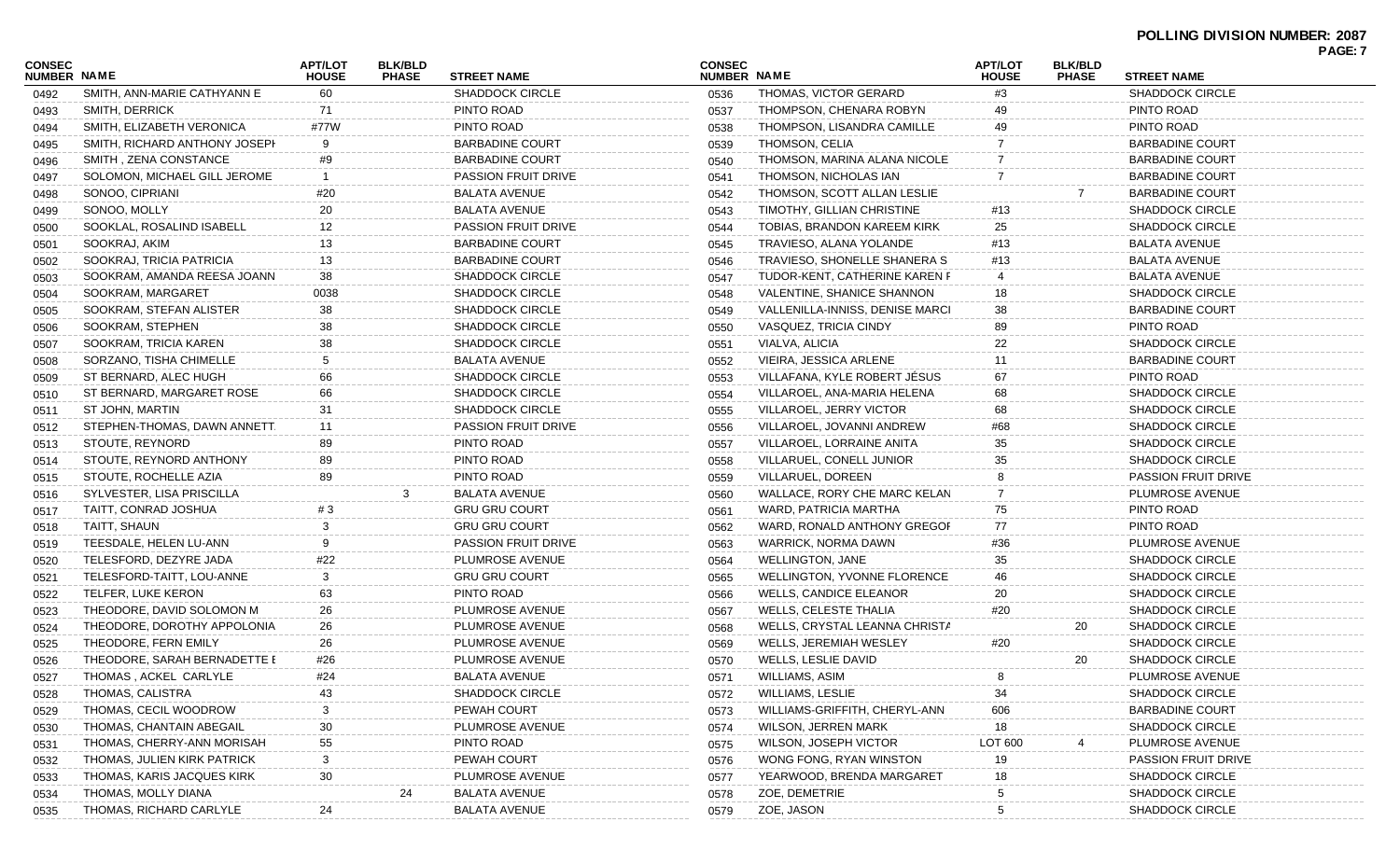| <b>CONSEC</b><br><b>NUMBER</b> | <b>NAME</b> | <b>APT/LOT</b><br><b>HOUSE</b> | <b>BLK/BLD</b><br><b>PHASE</b> | <b>STREET NAME</b>     |  |
|--------------------------------|-------------|--------------------------------|--------------------------------|------------------------|--|
| 0580                           | ZOE. PETER  |                                |                                | <b>SHADDOCK CIRCLE</b> |  |